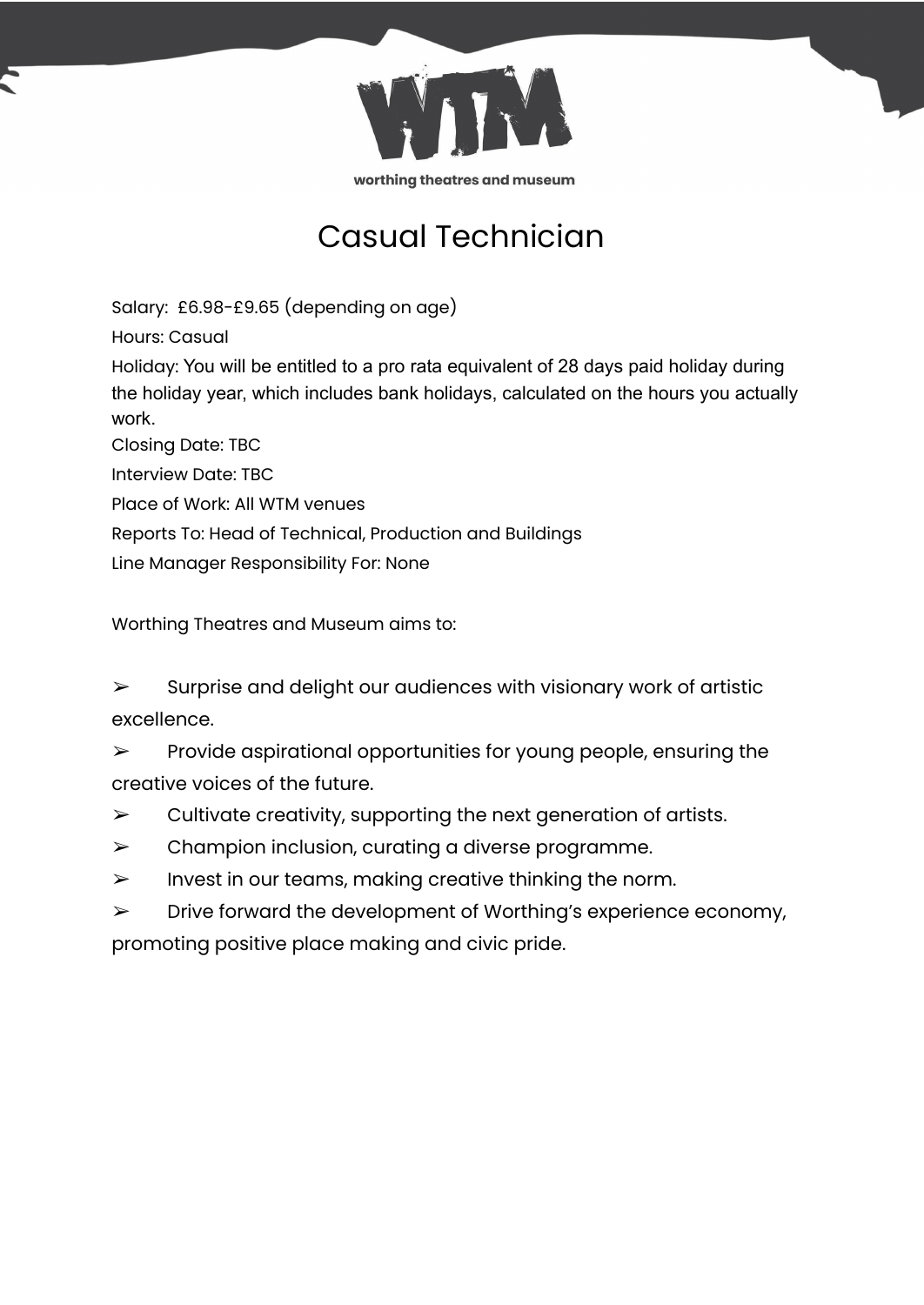

 $\triangleright$  Ensure financial success providing best value to the community, guaranteeing the longevity of the organisation.

## Job description

Principal purpose of job (role summary)

To carry out all technical work for shows, events and hires for Worthing Theatre and Museum venues.

Main duties, tasks and responsibilities of post holder

- Carry out technical operational work includes receiving, erecting, constructing, adjusting, maintaining and dismantling of scenery, stage properties and equipment for all stages and auditoria.
- Assist the Technical Team with the maintenance and safe and efficient operation of all lighting, sound, stage and flying equipment at all venues
- Perform technical work in connection with the running and presentation of live productions, films, rehearsals, activities or events
- To carry out all minor remedial works required for the stages and auditoria of all the venues
- Assist with the efficient operation of stage/performance lighting and sound installations including get-in, fit-up, focusing and get-out.
- Assist with outside promotional events for Worthing Theatres.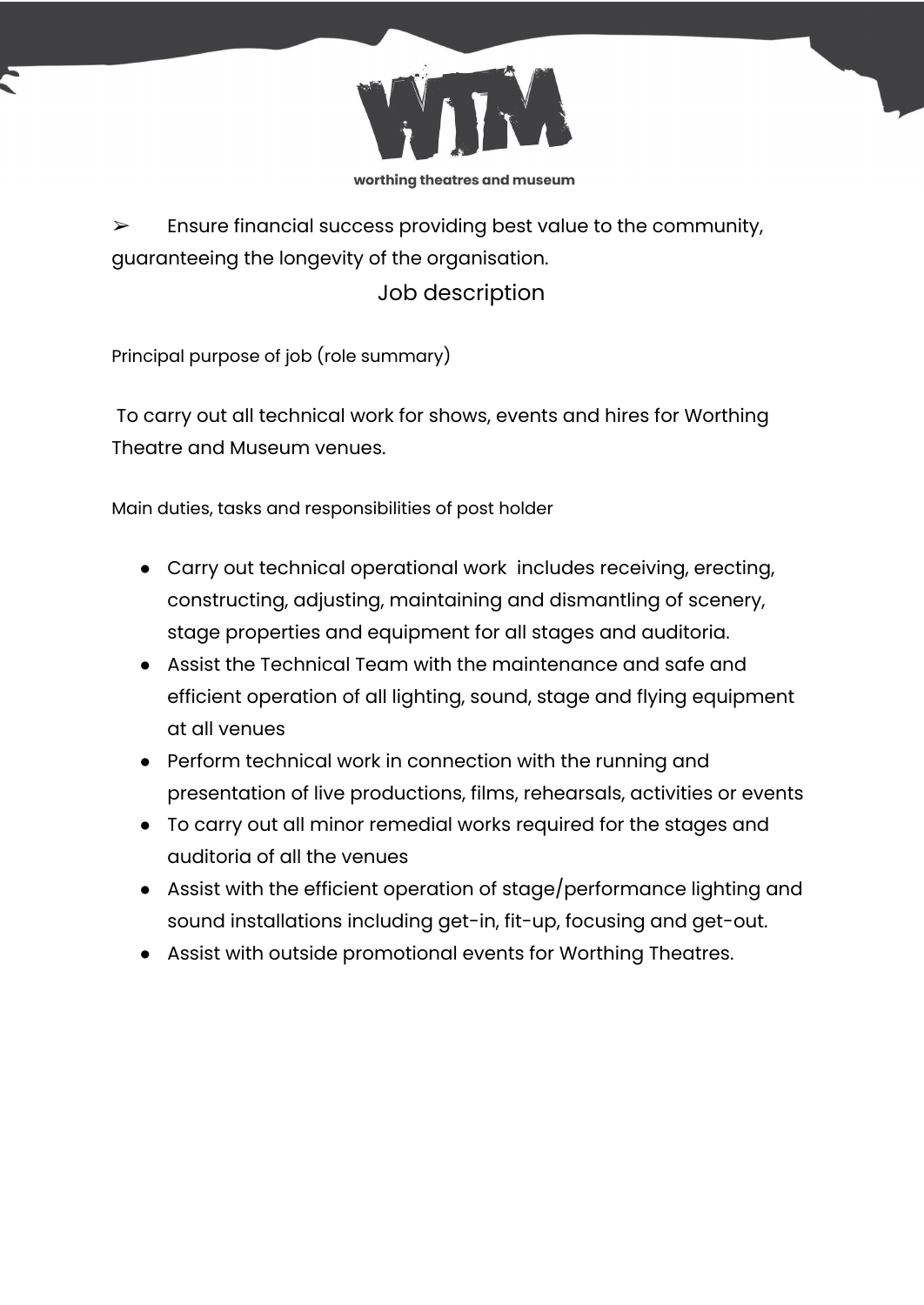

### General

- Undertake all duties in accordance with WTM policies, in particular those relating to Customer Care and Equal Opportunities.
- Undertake such other duties as may reasonably be allocated to the postholder, which may involve providing assistance in any section of the department as may be required from time to time.
- Undertake any duties regarding health, safety and welfare at work, civil contingencies and business continuity which may reasonably be allocated to the postholder as a result of legislation, codes of practice or WTM policies.
- Promote the service and WTM positively at all times
- The post holder will be required to undertake such other duties as may be required within the grade and competence of the postholder. Therefore, the list of duties in this job description should not be regarded as exclusive or exhaustive.

Duties will be set out in this job description but please note that WTM reserves the right to update the job description, from time to time, to reflect changes in, or to, the role. The post holder will be consulted about any proposed changes. Significant permanent changes in duties and responsibilities will require agreed revisions to be made to this job description.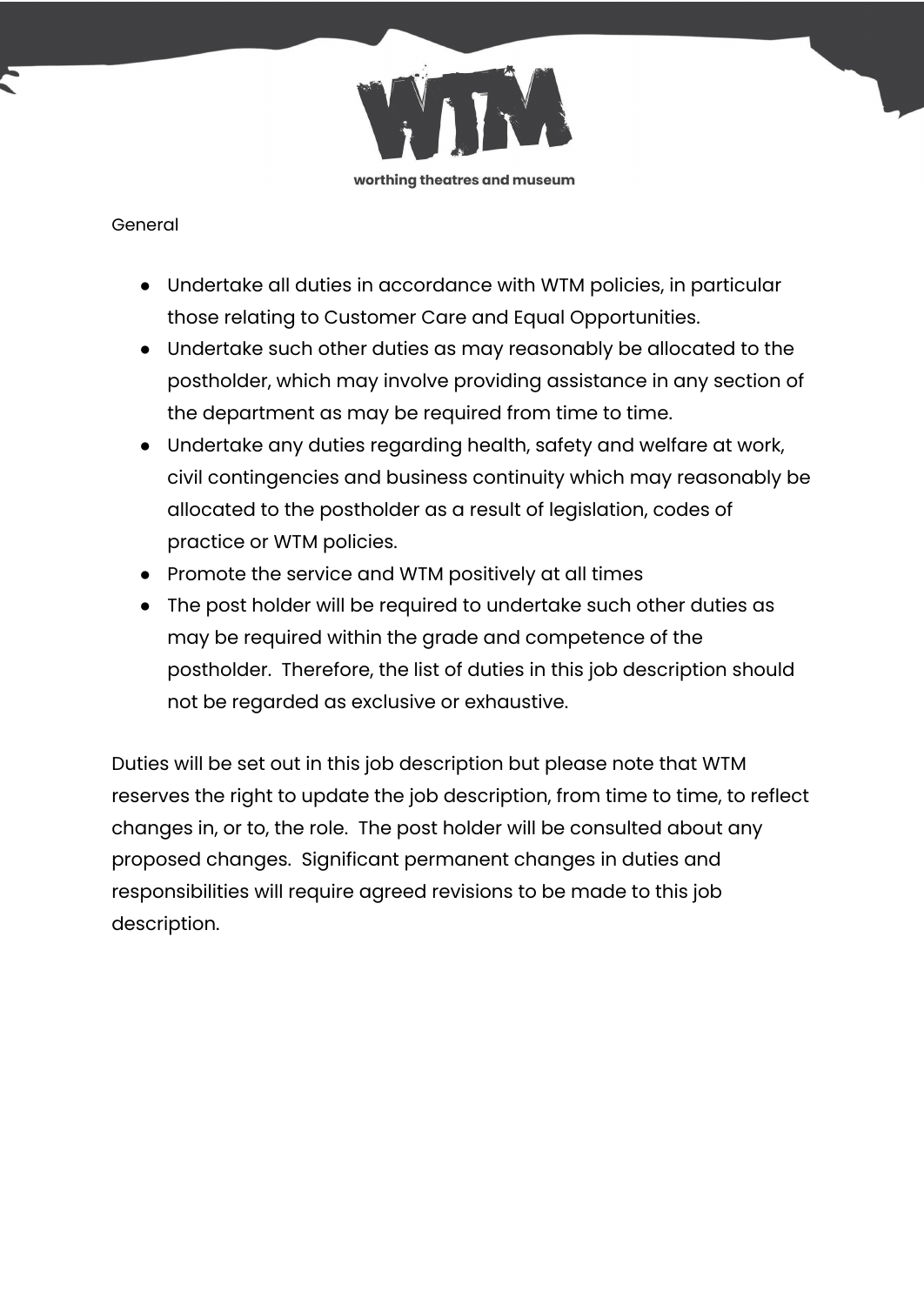

### **Criteria**

Essential Experience and Knowledge

- Proven experience of load-in's/get-in's, stage fit-up's, load-out's/get-out's
- Ability to communicate effectively and positively with multiple stakeholders and a varied customer base
- Experience of working within current Health and Safety legislation and event/entertainment industry Codes of Practice.
- Ability to work to timeframes
- Experience of working with Microsoft Word, Powerpoint & Excel or Google packages

Essential Skills

- Ability to work as part of a team
- Attention to detail and a positive approach to problem solving
- Organized and professional approach.
- Confident in manual-handling/heavy lifting of theatre equipment, climbing ladders etc. and able to do so safely, confident in working at height
- Ability to focus on tasks whilst in a busy and noisy environment
- Ability to work flexible hours including evenings and weekends